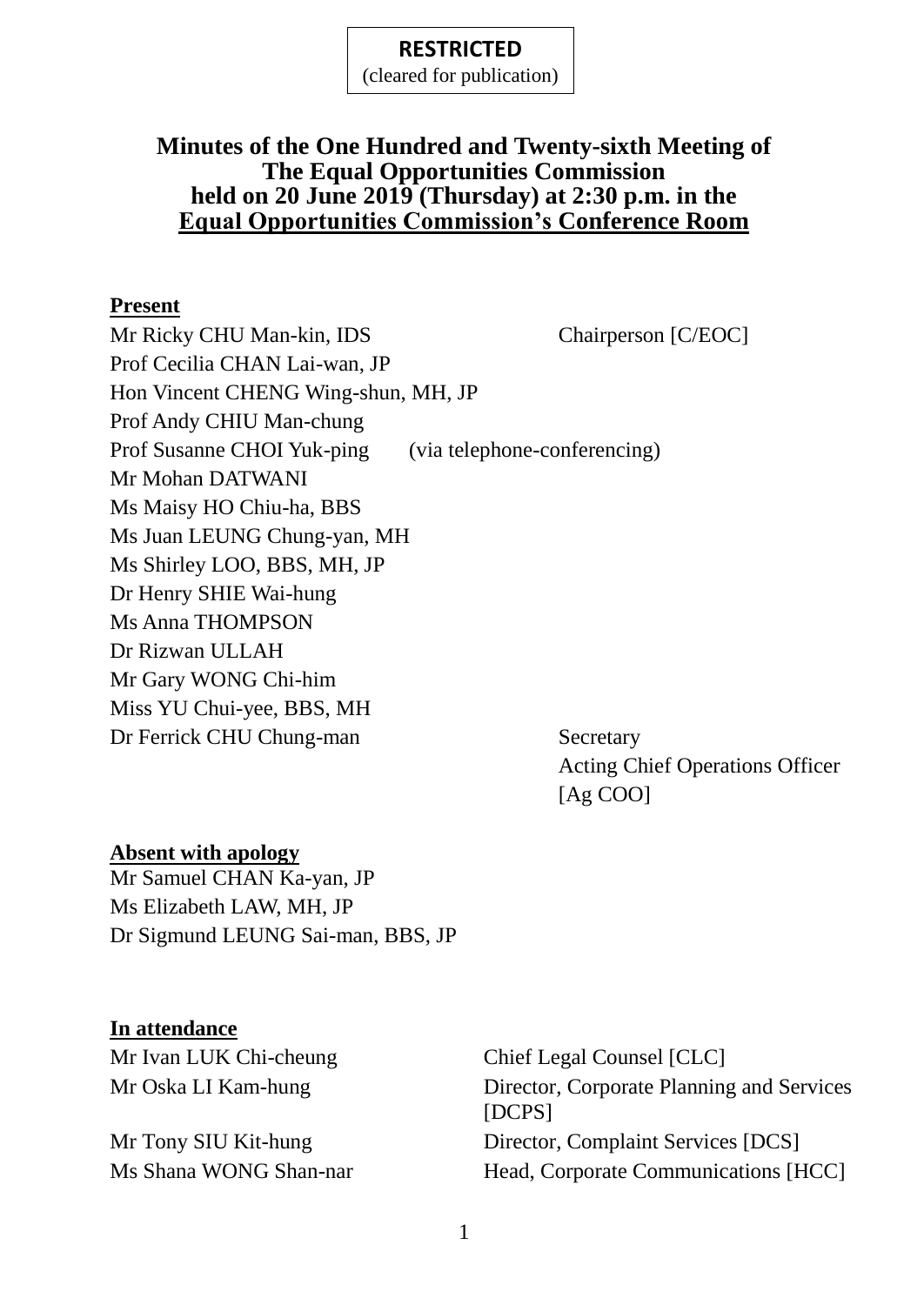(cleared for publication)

Mr Raymond HO Wing-keung Senior Equal Opportunities Officer, Ethnic Minorities Unit [SEOO(EMU)] Miss Gloria YU Wai-ling Senior Equal Opportunities Officer, Administration & Personnel [SAP] Miss Kerrie TENG Yee-san Senior Accounting Manager [SMA] Ms Hollis LING Yin-har Equal Opportunities Officer, Administration & Personnel [EAP]

### **I. Introduction**

1. Mr Ricky CHU Man-kin, the new Chairperson (C/EOC) welcomed all EOC Members (Members) to the  $126<sup>th</sup>$  Meeting, in particular Hon Vincent CHENG, Ms Anna THOMPSON and Mr Gary WONG who were new Members joining the meeting for the first time. C/EOC said that Hon Vincent CHENG would join the meeting later and apologies for absence were received from Mr Samuel CHAN, Ms Elizabeth LAW and Dr Sigmund LEUNG due to other prior engagements/out of town business. Prof Susanne CHOI would attend the meeting via telephone.

2. C/EOC said that there was no special item for informing the media, hence no press briefing would be held after the meeting.

**II. Confirmation of Minutes** (Agenda Item No. 1)

#### **Confirmation of Minutes of the 125 th Meeting on 21 March 2019**

3. Draft minutes of the 125<sup>th</sup> EOC Meeting held on 21 March 2019 were issued to Members on 18 April 2019. No request for amendment was received. Members confirmed the draft minutes issued on 18 April 2019 without amendments.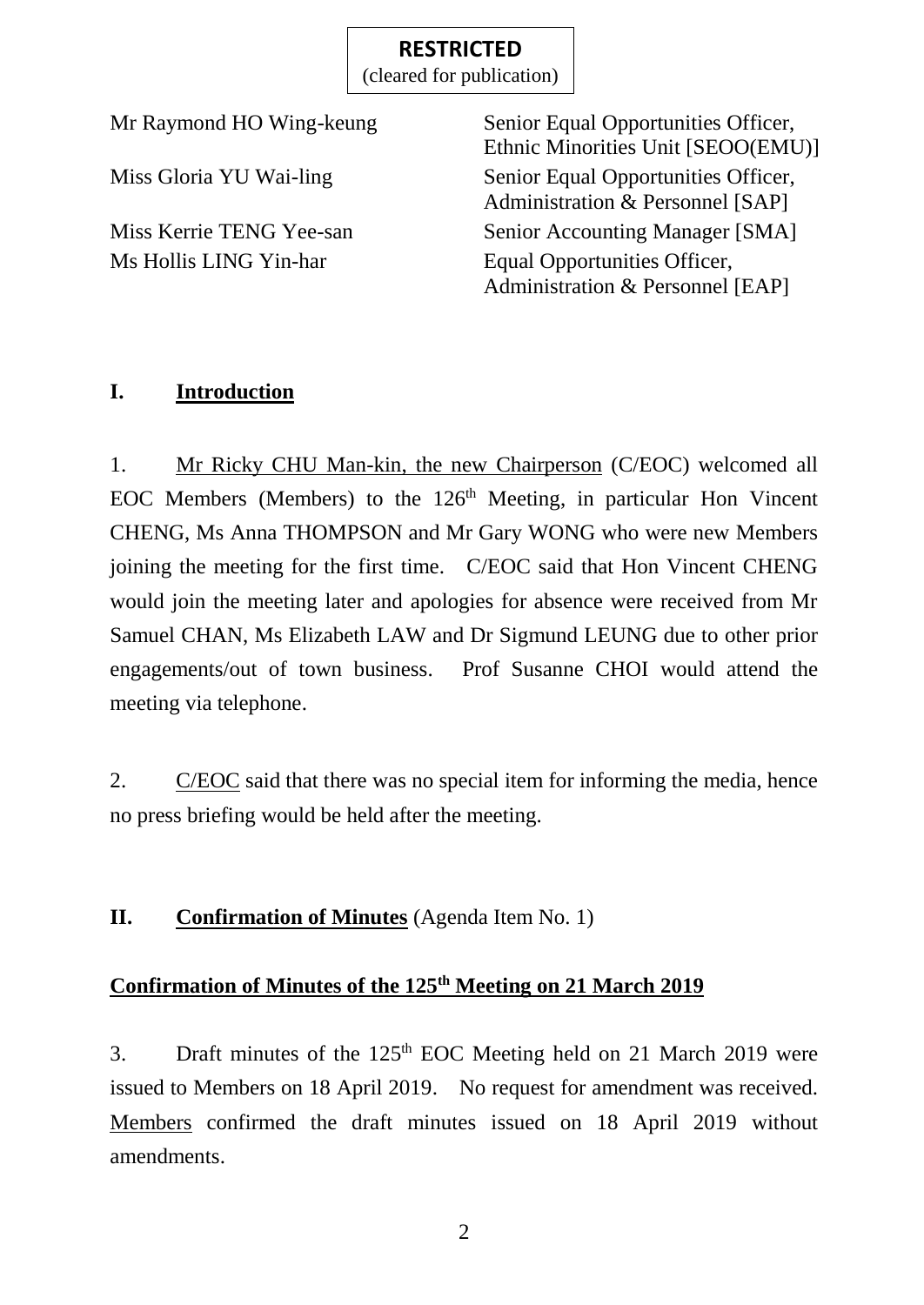(cleared for publication)

### **III. Matters Arising** (Agenda Item No. 2)

4. There were no matters arising from previous meetings that required Members' attention in this meeting.

## **IV. New Agenda Items**

## **Opening up EOC Meetings**

(EOC Paper No. 7/2019; Agenda Item No. 3)

5. C/EOC briefed Members on the salient points contained in EOC Paper No. 7/2019 on the subject of Opening up EOC Meetings, including the pertinent pros and cons to be brought about.

6. Members were informed that C/EOC had attended the meeting of the Panel on Constitutional Affairs of the Legislative Council (LegCo) on 20 May 2019. In the meeting, a LegCo Member suggested opening up EOC meetings for better transparency. Noting that this subject matter had been deliberated by the Board on various occasions in the past and drawing reference to the practice of other similar public bodies, such as the Independent Police Complaints Council (IPCC), Members acknowledged the pros and cons set out in EOC Paper No. 7/2019 if EOC meetings were to be opened up to the public and the media.

7. Members noted that the physical presence of the public and the media could inhibit free and candid discussions amongst Members. Further, issues discussed at EOC Board and Committees' meetings were often sensitive/controversial and might involve phased analysis/research projects still in progress. Questions posed by the public or the media based on incomplete analysis/deliberations at a premature stage could induce misunderstanding. In this light, the public and the media might at best be accessible to discussions on a restricted agenda in which they might not be interested. There were also physical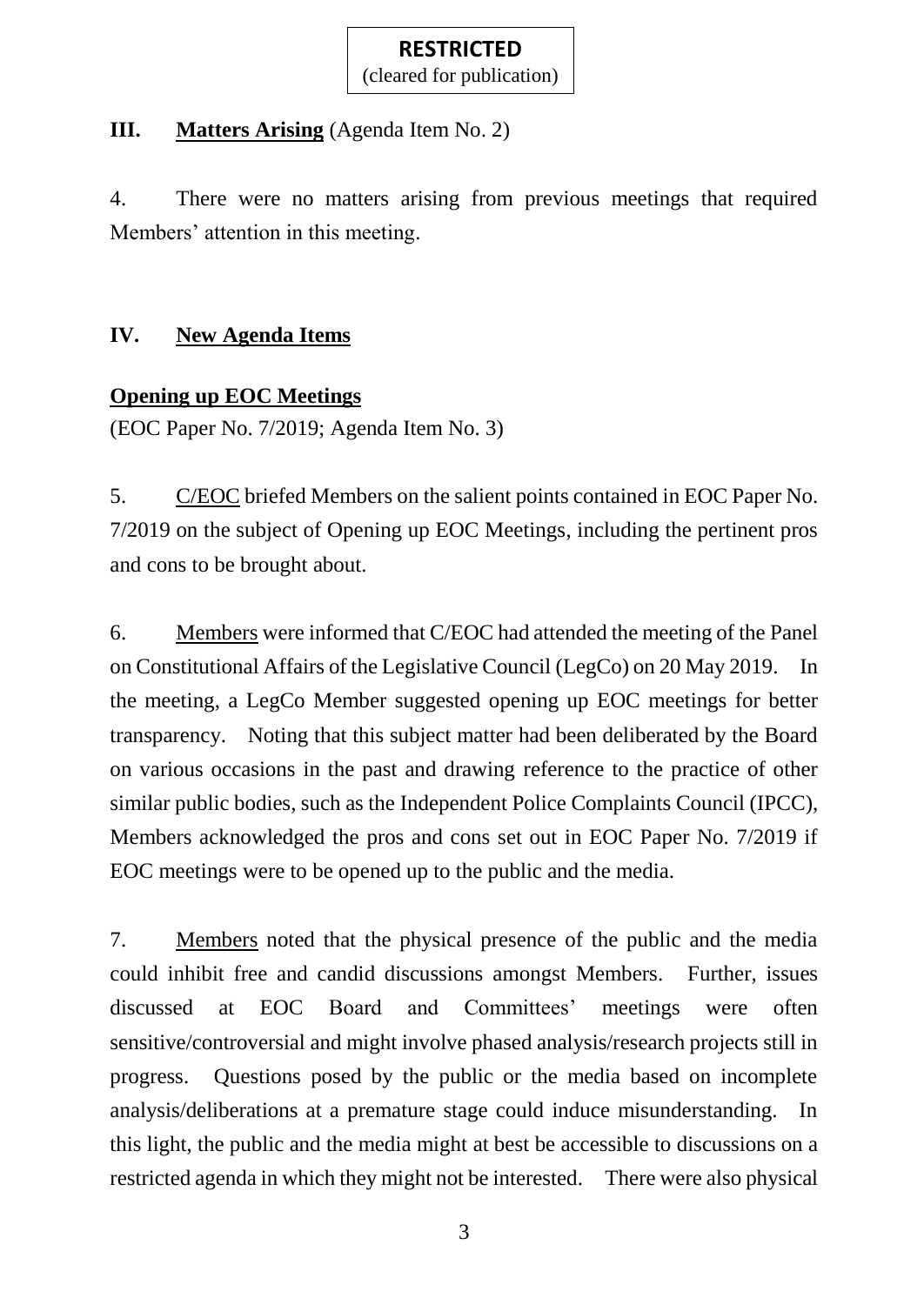(cleared for publication)

constraints in the current EOC premises and seating capacity which would inevitably limit the number of attendees in meetings. In view of the foregoing, Members were informed that the Commission had taken various measures to enhance accountability and transparency over the past years and in general agreed that opening up EOC meetings would only be one of the ways to this end.

8. To further enhance transparency, C/EOC said that the EOC Office would build on the efforts made in the past and put in place additional measures, including holding annual forums, organizing theme-based seminar(s)/sharing(s) and conducting timely press conferences/media briefings to help engage and inform the public audience of important matters discussed and taken forward at EOC meetings.

*(Dr Henry SHIE joined the meeting at this juncture.)*

9. Members noted EOC Paper No. 7/2019.

### **Reports of the Legal & Complaints Committee, Community Participation &**  Publicity Committee, Policy, Research & Training Committee **Administration & Finance Committee**

(EOC Paper No. 8/2019; Agenda Item No. 4)

10. Members noted EOC Paper No. 8/2019.

## **Chairperson's Quarterly Report**

(EOC Paper No. 9/2019; Agenda Item No. 5)

11. EOC Paper No. 9/2019 presented to Members a summary of the work of the Chairperson for the period from March to May 2019. C/EOC gave a brief account of the major work he had done since his appointment and an outline of his upcoming work plans which would be greatly dependent on the availability of new resources to be approved and allocated to the Commission through the Government's Resource Allocation Exercise (RAE).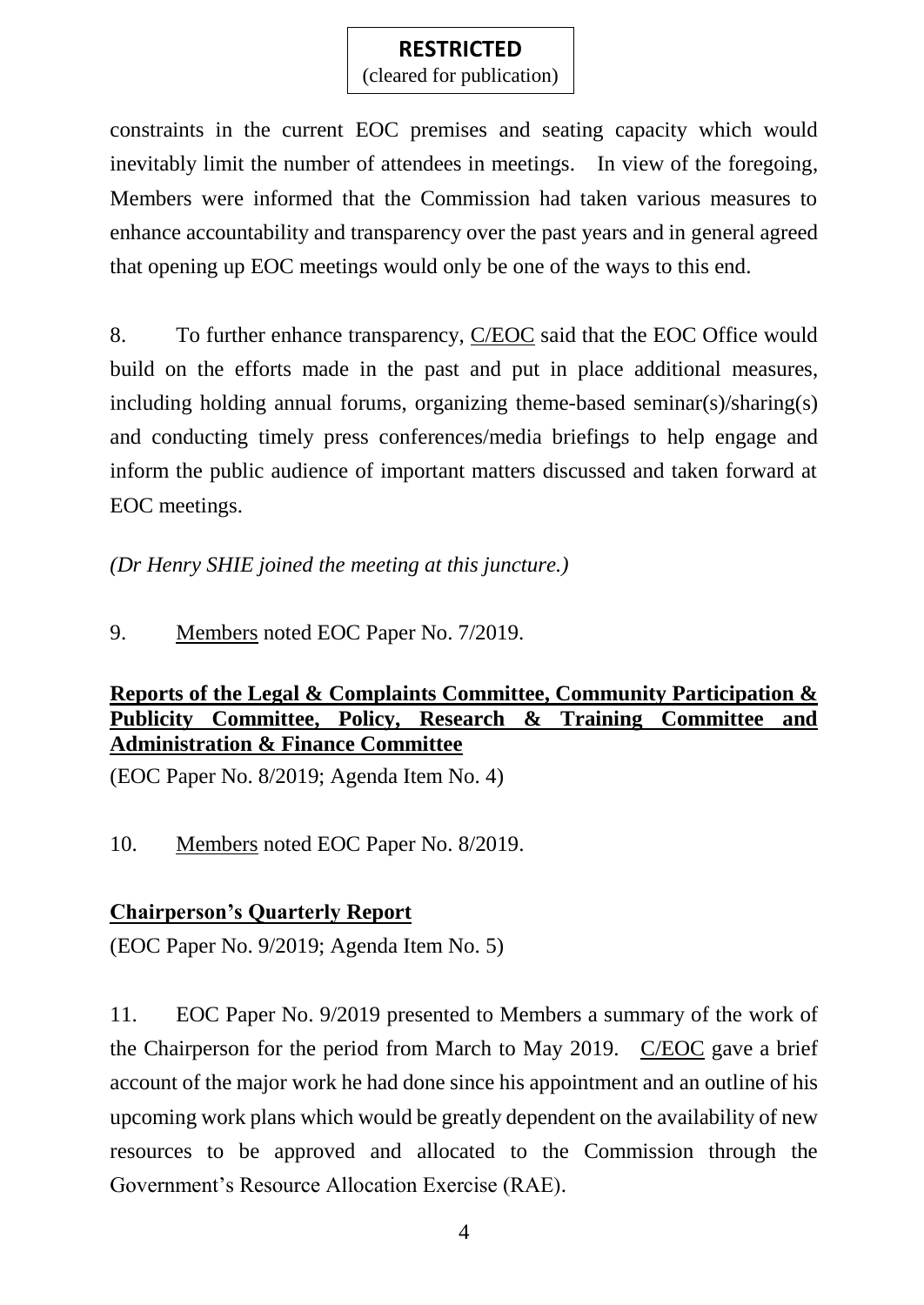(cleared for publication)

*(Hon Vincent CHENG and Miss YU Chui-yee joined the meeting, and Prof Susanne CHOI left the meeting at this juncture.)*

12. Members noted that since his assumption of office in April 2019, C/EOC had met with various stakeholders and representatives of different organisations to understand their views on the work of the EOC. He had also briefed the Legislative Council's Panel on Constitutional Affairs on the key work focuses for 2019-20, specifically about eliminating discrimination along a three-pronged approach (i.e. law enforcement, prevention and education), and tackling sexual harassment as well as the barriers to equal opportunities faced by ethnic minorities (EMs) and people with disabilities (PWDs). Subject to availability of funds, the EOC would explore setting up a dedicated anti-sexual harassment unit to provide one-stop support for victims.

13. With regard to LGBTI rights, C/EOC said that the EOC would always play the role of a facilitator to encourage open and rational discussions on the subject, albeit the prevailing anti-discrimination law confined the Commission's powers to cases of discrimination based on sex, marital status, pregnancy, disability, family status and race only. Gathered from the array of ideas from LGBTI organisations and other concern groups, C/EOC reaffirmed the Commission's belief that a strategic approach was crucial for ending stalemates and achieving progress in advancing LGBTI rights. Specifically, it would be apt to first look into issues such as discrimination in employment, education and the use of public facilities, and to recommend legislative and other measures to the Government accordingly.

### *(Mr Mohan DATWANI joined the meeting at this juncture.)*

14. Members exchanged their views on EOC's future work focuses. Some suggested that work areas including pregnancy discrimination, discriminatory acts faced by people with family care responsibilities and PWDs in employment should be given priority.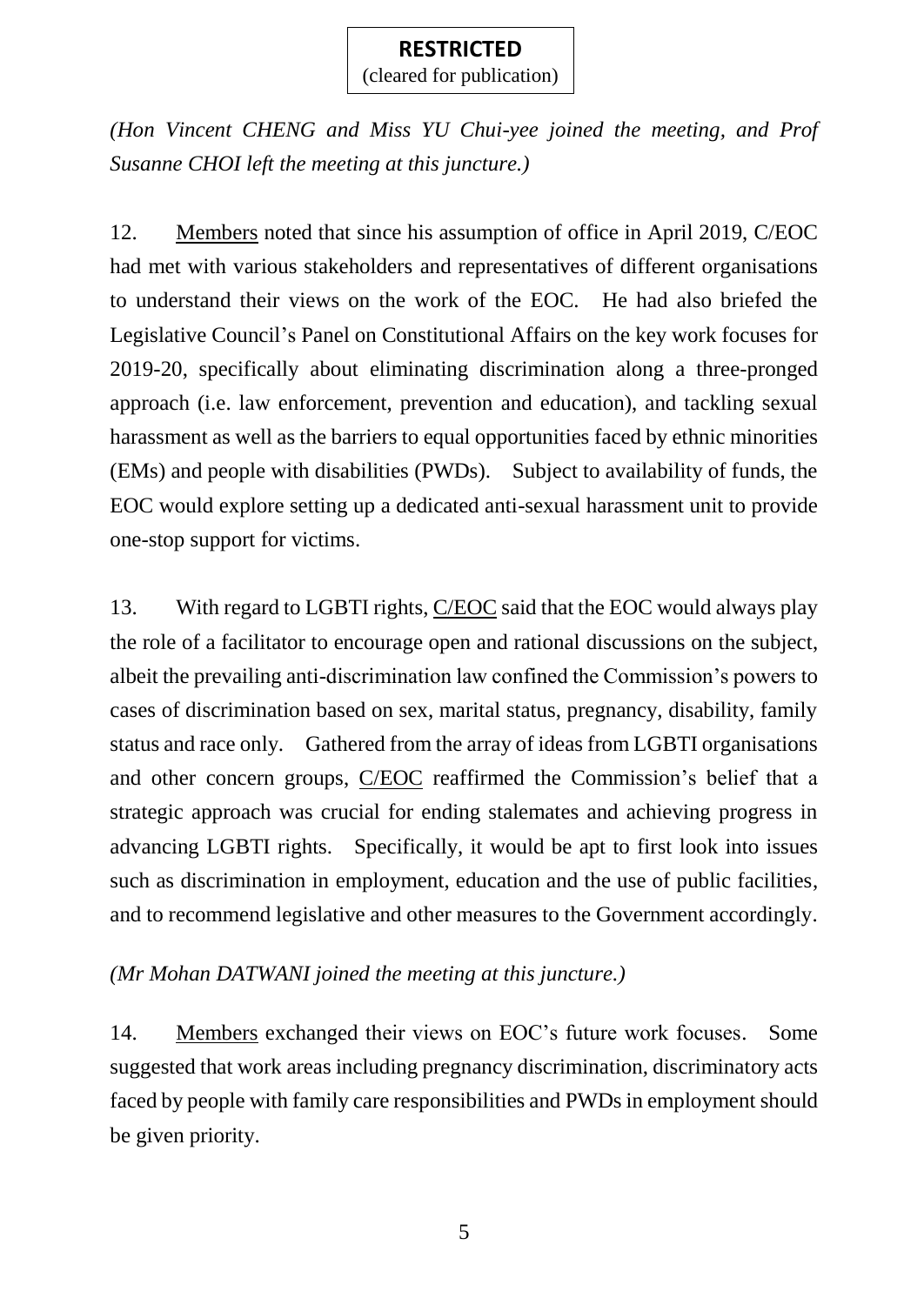(cleared for publication)

15. In response to Members' questions, C/EOC said that he was planning to meet with relevant government officials in person, such as heads of the Social Welfare Department, the Police Force and the Immigration Department, etc. to understand the operational concerns impeding the implementation of the EOC's recommendations in the Discrimination Law Review. Also, there would be a Strategic Retreat with an aim to consult Members and senior staff members of the EOC office for drawing up the next Three-Year Strategic Plan for 2020 and onwards. The preparation work for the Retreat would start shortly and Members would be kept posted of the details in due course.

16. In response to clarifications sought by a Member related to the Chairperson's views on LGBTI issues which featured in the press, C/EOC stated that he agreed that legislation was the correct way forward to protect LGBTI groups from being discriminated, and reiterated that he would approach the matter pragmatically by starting with the basic livelihood issues, in particular their rights in employment, education and enjoyment of public services and facilities.

17. C/EOC said that if Members were asked about their views on specific issues on a personal capacity, it would be at their liberty to express their opinions. In his role as the Chairperson, he was the public face for the EOC and would normally be the spokesperson for the Commission. Should there be any media enquiries, Members might direct them to the Commission's Corporate Communications Division for handling. In response to comments raised by Members on whether there was a change in Chairpersons' stance and positions on LGBTI issues, HCC said that there were no major changes in the EOC's positions since the EOC announced the findings of the Study on Legislation against Discrimination on the Grounds of Sexual Orientation, Gender Identity and Intersex Status and Members had agreed on its stance and position on the subject matter in 2016. This could be seen from the statements and press releases issued by the Chairpersons since then.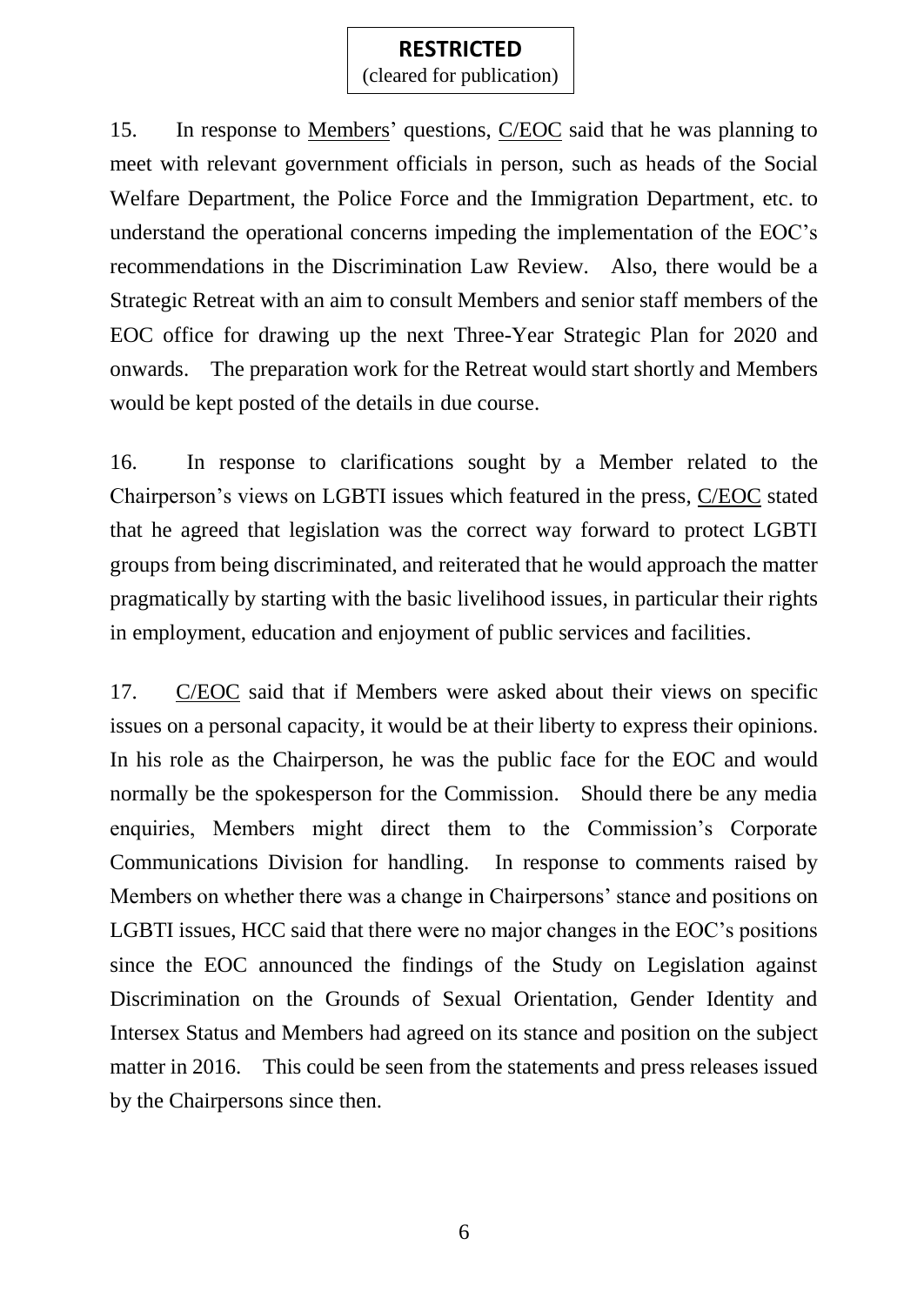(cleared for publication)

18. Members noted EOC Paper No. 9/2019.

# **Report of EOC's Financial Position as at 31 March 2019**

(EOC Paper No. 10/2019; Agenda Item No. 6)

19. SMA briefed Members on the EOC financial statements for the 2018-19 fourth quarter ended 31 March 2019 as detailed in EOC Paper No. 10/2019.

20. Members noted EOC Paper No. 10/2019.

# **V. Any Other Business**

## **Work/Progress Report(s) of EM Unit and the Anti-Sexual Harassment Unit being proposed, be submitted to Policy, Research and Training Committee first**

21. C/EOC said that there would be a Working Group Report on Education for Ethnic Minorities which was being prepared by the EOC's EM Unit. He hoped that the report could be released with specific recommendations conveyed to the Government before the Chief Executive's Policy Address for the coming year. In the light that the work of the EM Unit and the proposed new Anti-Sexual Harassment Unit was more relevant to the remit of the Policy, Research and Training Committee (PRTC), C/EOC proposed and Members agreed that the Working Group Report on Education for Ethnic Minorities and the future work progress reports of the two abovenamed Units would be submitted to the PRTC for consideration first. In this connection, the Working Group Report on Education for Ethnic Minorities would be put forth for consideration by the PRTC at its upcoming meeting scheduled for 29 August 2019.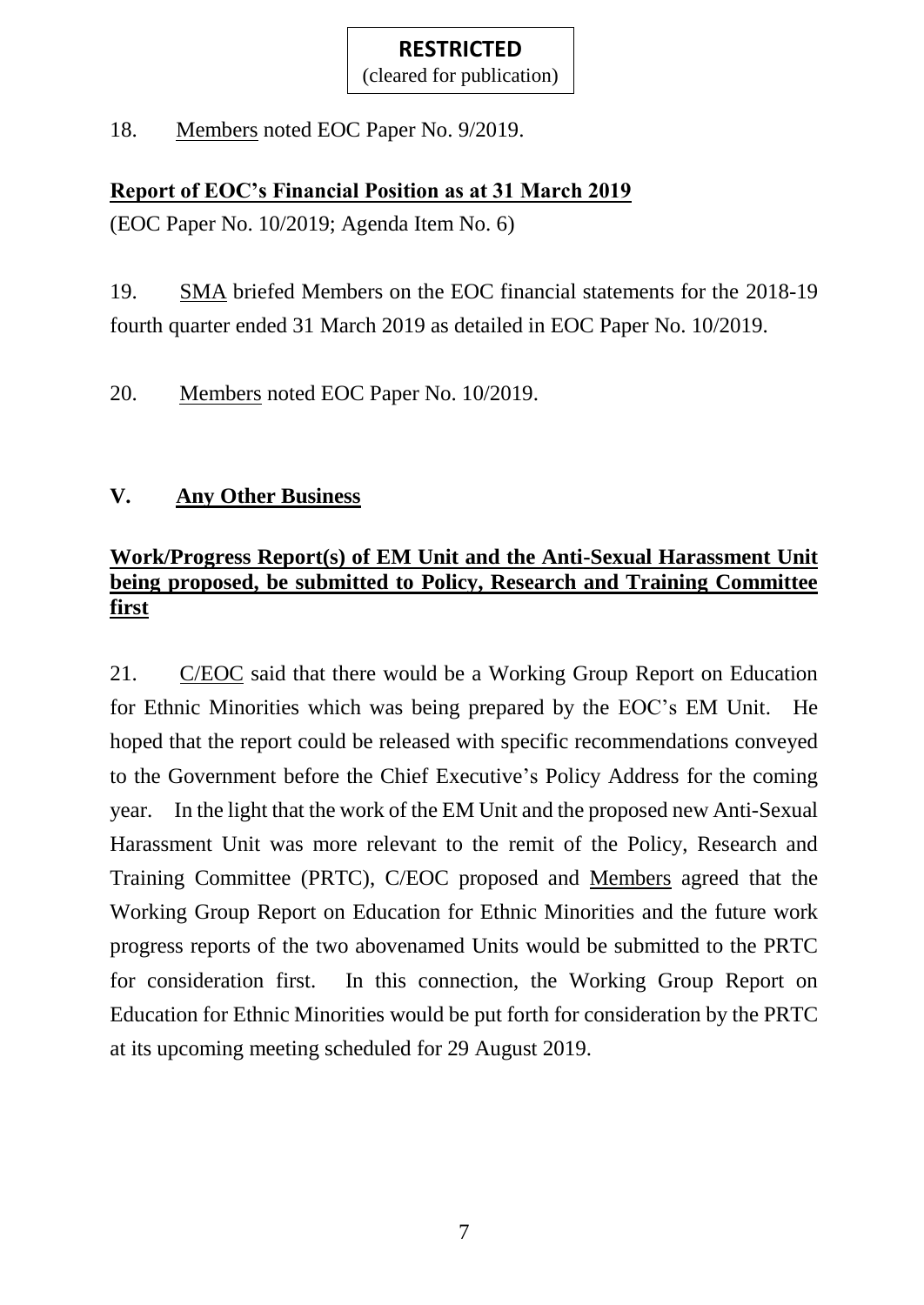## **Streamlined Approach in the Provision of EOC Committee Documents**

22. DCPS invited Members to consider streamlining the current practice of providing bilingual versions of meeting papers for the three EOC Committees (i.e. the Community Participation and Publicity Committee (CPPC), the Legal and Complaints Committee (LCC), and the Policy, Research and Training Committee (PRTC)). In the past years, the Administration and Finance Committee (A&FC) was all along providing Members with meeting papers in English version only.

23. In consideration of the efficiency gains and manpower savings, there could be room to streamline the current practice in the abovementioned three Committees, i.e. English version papers would be provided to Members as usual while corresponding Chinese version of the papers would be made available to Members upon request. This proposed streamlined approach would not affect the current practice of providing to Members bilingual versions of meeting papers and minutes for EOC Meetings and meeting minutes for the abovementioned three EOC Committees.

24. Members noted that nearly all documents prepared for EOC Committees were drafted in English and then translated into Chinese by the EOC Translation Team which comprised two officers only. The workload of the Translation Team and the Committees' secretariats (who were required to edit and proofread the translated documents) had been on the rise in the recent years due to the increasing volume of meeting papers to be made ready for issuance to Members within tight timelines. The proposed streamlined approach would not only help alleviate the workload of the staff members concerned, but also re-engineer the workflow involved for better efficiency. In response to a question raised by Prof Andy CHIU on why nearly all documents prepared for EOC Committees were drafted first in English but not in Chinese, C/EOC shared the practice of the organisations in which he had worked, such as the IPCC, that documents were often drafted in English, and Chinese version would only be provided upon request. This was mainly because preparing documents in English was less time-consuming and